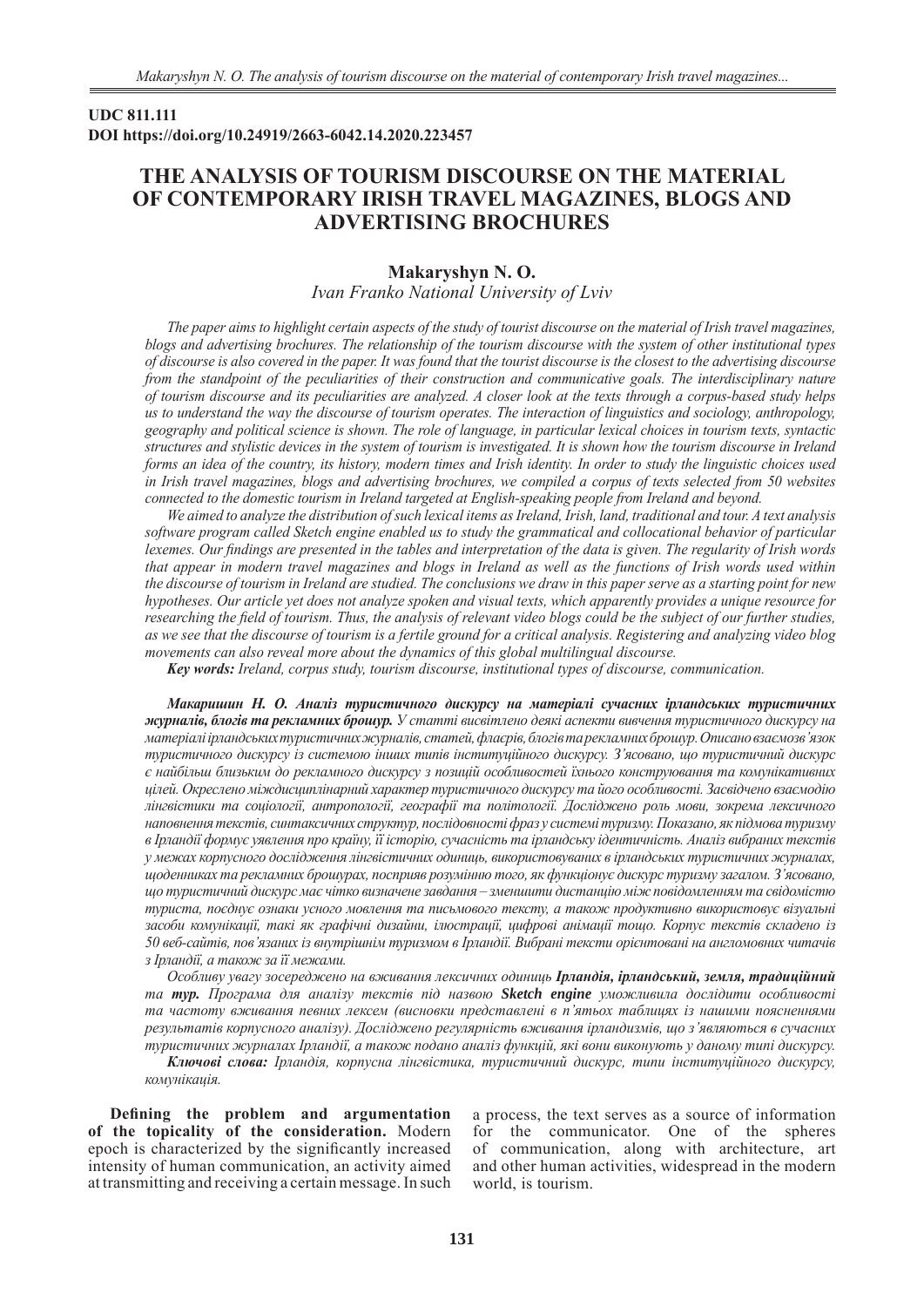The rapid development of the tourism industry has stimulated active research in the domain of tourism discourse. The topicality of the study is proved by the fact that the tourism industry continues to evolve: more and more tour operators, travel agencies, travel offers and deals are emerging, covering more and more countries and involving a huge number of people who communicate with each other in oral and written forms. In this regard, in modern linguistics there is a need to study a new institutional type of discourse – tourism. Tourism discourse includes textual components that have both linguistic and non-linguistic parameters, which are functionally interconnected. The study of tourism discourse is of functional and semantic character; it is inherently anthropocentric and interdisciplinary.

**Analysis of recent research and publications.**  Tourism discourse is researched in the works of A'Beckett, Monika Bednarek, G. Dann, Judith Kaplan-Weinger, Dean MacCannell and the anthropology of tourism is presented in the works of Edward M. Bruner, Scott McCabe and others. However, there are a number of questions related to tourism discourse that have not received proper coverage yet, which also determines the relevance of studying this area.

**Setting the goals and tasks of the article.** The **aim** of our paper research is to study the discourse of tourism on the material of Irish travel magazines, blogs and advertising brochures. To achieve this goal, the following research questions were posed:

1) What defines the concept of tourism discourse?

2) What place does it occupy in the system of other institutional types of discourse?

3) How regularly do Irish words appear in modern travel magazines and blogs in Ireland? What functions do they perform?

**Methodology.** The sources of language material for this work are texts from specialized magazines, advertising brochures, articles, leaflets, electronic publications in English, which are compiled in a corpus using the software Sketch Engine. We find it to be a reliable software program, since Sketch Engine has been used by major British or other publishing houses for producing dictionaries such as Macmillan English Dictionary, Dictionnaires Le Robert, Oxford University Press or Shogakukan [9].

Research material consists of travel blogs and websites in the amount of 50 items. An attempt to analyze the distribution of the lexical units Ireland, Irish, traditional, land and tour is made. Our findings concerning the distributions of most frequently used collocations are presented in the tables and support the hypothesis stated in the research questions. We have used the statistical method, the method of structural analysis and data analysis to carry out our research.

**The outline of the main research material.**  Discourse is a polysemantic linguistic term that is used in various meanings that are almost homonymous. Some definitions include: "1) a coherent text; 2) oral and spoken forms of the text; 3) a dialogue; 4) a group of statements related to each other in meaning; 5) a speech work – written or oral" [2, 53].

In terms of our research, it is significant to define a discourse as "meaning the totality of codified language (i.e., vocabulary) used in a given field of intellectual enquiry and of social practice, such as legal discourse, medical discourse, religious discourse, etc. [6]. Institutional discourse refers to verbal exchanges between two or more people where at least one speaker is a representative of a work-related institution and where the interaction and the speakers' goals are partially determined by the institution in play [7, 43].

In linguistic studies the term "tourism discourse" is used for any speech that is realized in the subject area of tourism. Tourism discourse is a special subtype of advertising discourse aimed at capturing attention, maintaining interest, creating a desire to visit certain places, and finally taking an action and visiting them. In order to fulfill these functions, specific advertising techniques are used to shape people's behavior. It includes text components that have both linguistic and non-linguistic parameters, which are functionally related to each other. Tourism discourse is reflected in the organization of holidays, which includes lodging and accommodation, means of transport, leisure activities, geographical descriptions of the area, various types of entertainment, tours, etc. Thus, an attractive image of a particular program should be created to evoke people's interest in purchasing it.

According to Cook, "the purpose of tourism discourse is to manipulate the opinions of the addressees in order to form certain intentions and attitudes and to motivate certain reactions" [3, 12]. The main participants in tourism discourse are tour operators, host representatives, consumers of tourism services (tourists), tour guides, etc.

**The place of tourism discourse among other institutional types of discourse.** The tourism discourse is of an advertising nature. However, comparing advertising and tourism discourse, one can find certain differences of a verbal and non-verbal nature. For example, standard advertising may not always offer sufficiently suitable illustrations, while in tourism discourse time-tested attractive objects are often used, such as photographs of The Cliffs of Moher, which is Ireland's most visited natural attraction or the Wild Atlantic Way with breathtaking views that definitely catch readers' attention. In terms of the use of linguistic choices, the attention of the addressee is drawn by:

1) catchy headlines *("Ireland has a story to sell", "Start exploring the liquid gem that is the Fermanagh Lakelands"*);

2) slogans *("My goodness, my Guinness", Brennan's bakery "Today's bread, today*");

3) the name of the programs (*Irish fairy tale, Irish Elegance, Enchanting Emerald Isle, Magnificent Wild Atlantic, Wild Irish experience, Unforgettable Ireland, etc.*);

4) lexico-stylistic and hypersyntactic means of creating and organizing special texts. We have found a wide range of examples of imperative constructions and simple present tense sentence, for instance, *Catch and hold your travel dreams*, *Feel the travel excitement, We continue on to explore the historic Viking City of Waterford where we visit The Waterford Crystal Visitor Centre*. The purpose for using such linguistic choices is to make the time of the holiday seem still and everlasting.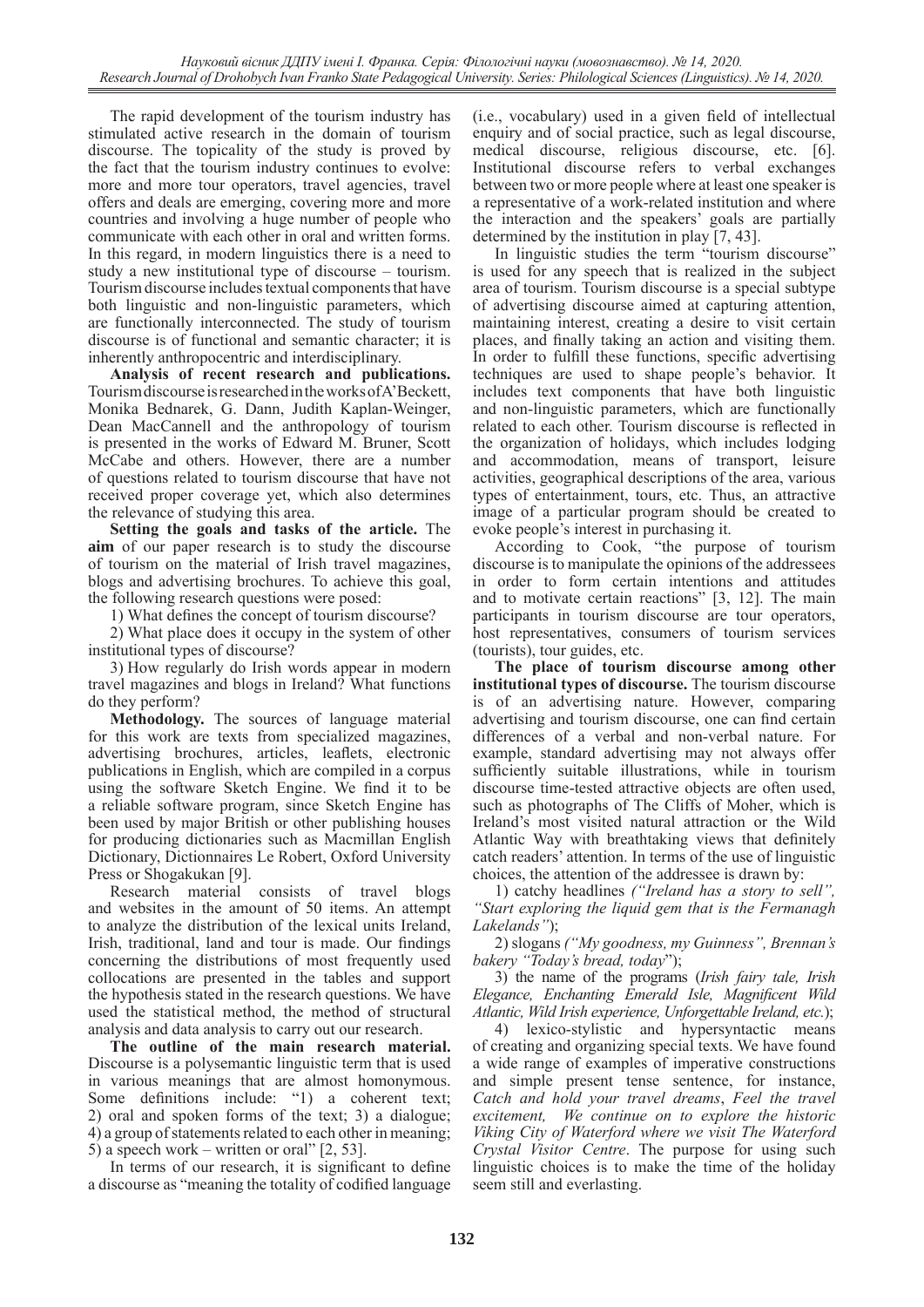Given the prideful culture as well as the peculiarities of the tourism discourse, Irish slogans, headlines, article titles and the names of tourist programs are often

emphatic and lively.<br>In addition to advertising discourse, tourism discourse has a connection with historical discourse. Historical discourse is characterized by a rigorous selection of facts and accounting of historical data. And this, in turn, is part of a standard guidebook.

Tourism discourse is associated with art history discourse, since they both are quite resistant to nonlinguistic changes. Art history and tourism discourse use conceptualization, general strategies and such lexical and grammatical features as special terminology, bookishness, numerous clichéd forms. At its core though, tourism discourse carries signs of everyday discourse.

The existing lexical, structural and thematic features of the texts of tourism discourse allow us to consider them as a special information genre. Tourism discourse is exploring new territories more and more. Thus, tourism discourse, having its non-linguistic basis, can apparently be analyzed separately from a linguistic perspective.

Current trends. We have attempted to carry out the distributional analysis of the lexical units *Ireland, Irish, land, traditional* and *tou*r and have drawn the following conclusions schematically presented in the tables. Since we have chosen articles published within the last 2 years, we can make a claim that they reveal contemporary trends in the discourse of tourism. A bright example is the frequent usage of the "top 10s", "top 5s", etc. lists as they point out ultra-modern tourism products. By including a place in their "top ten" or "top five" lists, travel writers imprint a new higher status to these destinations. We have seen a wide range of articles called *"The Top 10 Ireland attractions that first time visitors should add to their Ireland trip"*, *"25 Photos that will make you want to visit Dublin", "Irish Bucket List: 25 best things to do in Ireland before you die', "7 Top-Rated Tourist Attractions in Ireland", "20 Must-Visit Attractions in Ireland", "55 Cool and Unusual Things to Do in Ireland".* Numbers might vary from 5 to 155 in our case, but the message and its function remains the same – to persuade a reader to visit these places. In the majority of cases travel writers mention the same most popular sightseeing spots in the country, namely The Cliffs of Moher, The Ring of Kerry, Guinness Storehouse in

Dublin, Killarney National Park, Sliabh Liag (Slieve League), Skellig Michael and others. We have noticed that widely-known sights become sophisticated or "gourmetized" and are presented as off-the-beaten-track destinations to make a tourist book a tour. The concept of a gourmet product, which was primarily associated with the culinary arts, has thus expanded to tourism, where we speak about the "gourmetization" of places.

Another tendency that can be traced only in the recent years is that nowadays anyone can be a travel writer. If in the past writers and editors were professionals who possessed expert knowledge, today's travel writers are people from different backgrounds and education levels.

Textual analysis through a corpus study has shown that the majority of texts pertain to an informal style through the use of idioms (e.g. "have the craic" for *having fun* in Irish English*)* slang expressions ("an Irish slapup meal", meaning *large and sumptuous),* contractions (e.g. *you'll see, we've prepared*), and abundant cultural references. Cultural references used in the analyzed articles usually do not have their direct equivalents in English and are mentioned in Irish, but sometimes they are used in order to induce a sense of the exotic.

Learn *a cúpla focail* (meaning *a few words*) of Irish on board this Gaeltacht tour.

*Fáilte* Ireland (meaning *welcome to Ireland,* which is the official corporate tourism trade website in Ireland)

It is also a perfect viewing point for the Donegal islands *Árainn Mór* and *Gabhla*.

The one-day Gaeltacht tour; of the *Sliabh Liag* Peninsula.

Laurence Donaghy's Folk'd trilogy riffs off the old myths of the *Tuatha dé Danann* and transports us to modern Belfast.

Place names as well as mythological elements and deities are often written in Irish, as in the examples of *Tuatha dé Danann*, a supernatural race in Irish mythology or *Árainn Mór* (English name *Arranmore*), an island off the west coast of County Donegal.

Lexical choices to comply with the tourist's expectations about holidaying are also widely used in the discourse of tourism. Our corpus study has shown that such positive adjectives, superlatives and keywords as *adventure, history, holiday, vacation, gem, pleasure, fabulous, marvellous, great, luck, the most, the best, etc.*  often serve as collocates with *Irish, Ireland, tour.* 



Table 1 **Nouns and adjectives modified by** *Ireland*

Table 2 **Nouns and adjectives modified by** *Irish*

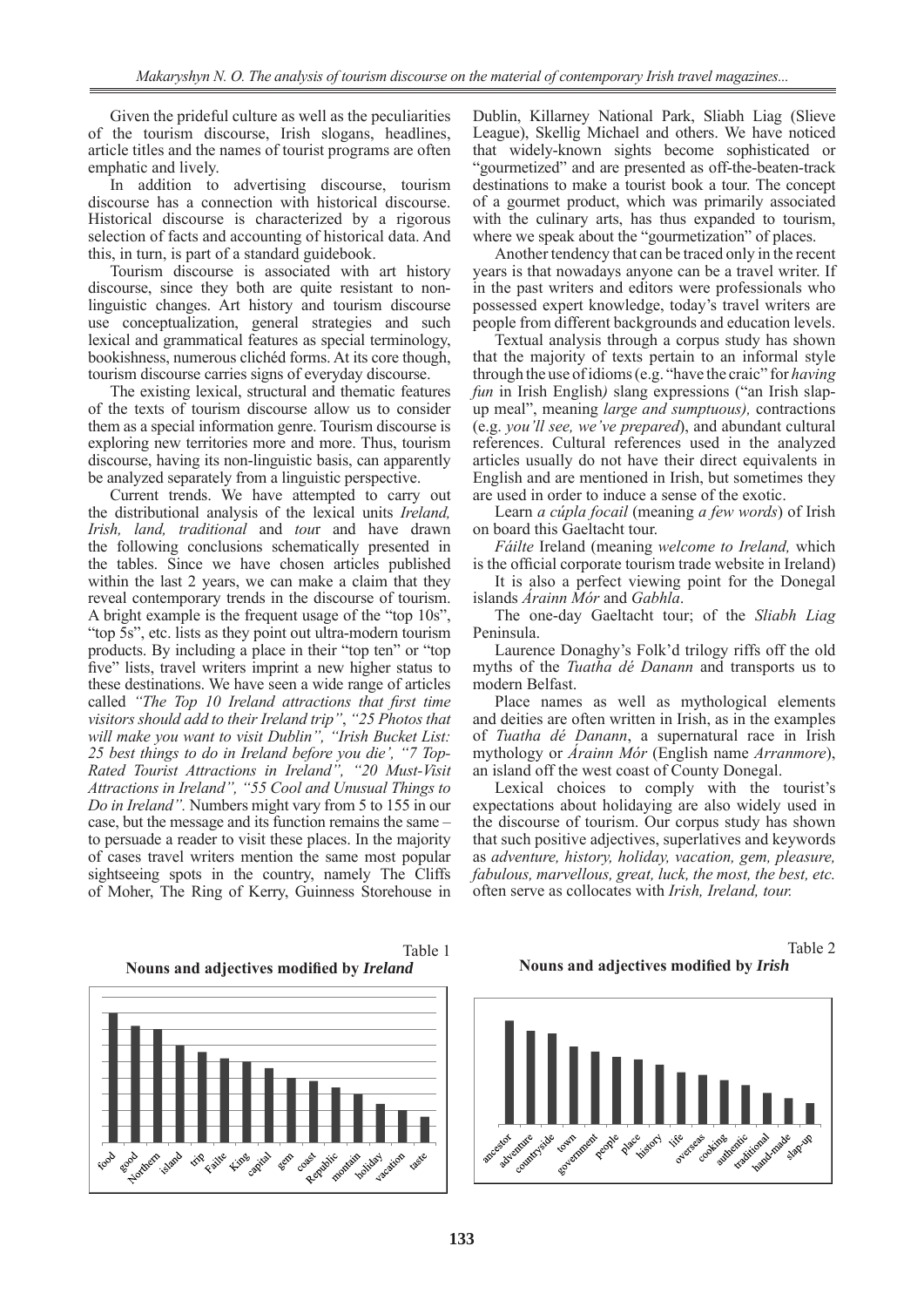Table 3







The most frequent collocates with *land* are cereal, agricultural, fertile, which reflects pride of the Irish for their fertile lands. The lexical units *connect, dry, drab, speculation and confiscate* used in connection to *land* claim that the famine entered people's memory and still remains a tense issue. Documentarian John Percival explains, the "famine became part of the long story of betrayal & exploitation which led to the growing movement in Ireland for independence" [4, 76].

Frequent collocates such as grazing and flat refer to the local landscape. Ireland is full of large areas of grazing, that is grasslands suitable for pasturage. The island's main geographical features include low central plains (flat, low-lying areas) surrounded by coastal mountains.

Ireland has been always frequently associated with music, wooden architecture, pub culture and peculiar cuisine. The corpus materials have shown that there are numerous Celtic festivals throughout the country, traditional Irish dances workshops, pub crawls. Irish travel writers often dedicate their articles to the Irish cuisine and provide recipes of traditional Irish dishes.

"Jack-o'-lantern" frequent distribution is connected to the fact that the majority of articles in our corpus were published in autumn. A jack-o'-lantern (or jack o'lantern) is a carved pumpkin, turnip, or other root vegetable lantern associated with Halloween. Its name comes from the phenomenon of a strange light

#### Table 4 **The most frequent collocates with** *traditional*



flickering over peat bogs, called will-o'-the-wisp or jack-o'-lantern. The name is also tied to the Irish legend of Stingy Jack, a drunkard who bargains with Satan and is doomed to roam the Earth with only a hollowed turnip to light his way [8]. It is owing to Irish immigrants that Jack-o'-lantern Halloween tradition is celebrated in the United States.

The definition of "tour" according to Cambridge Dictionary: "a journey made for pleasure, especially as a holiday, visiting several different places in an area" [10]. Our corpus has shown that the most frequent collocates with *tour* are lexical units describing the type of tour from a standpoint of:

a) means of transport involved (bus, riding, horse, cycling, walking);

b) guidance (guide, self-guided, Eric (the tour guide's name), operator);

c) activity (interactive, birding, sightseeing, workshop, crawl);

d) place (storehouse, cliff, distillery).

Pub crawls in Ireland are growing in popularity with years and take new interactive formats. A pub crawl (sometimes called a bar tour, bar crawl or bar-hopping) is the act of drinking in multiple pubs or bars in a single night [5]. In Ireland there is a local tradition of a pub crawl in December called the "12 pubs of Christmas" in which participants try to drink one drink in 12 pubs while wearing Christmas clothes [1].

Self-guided tours are offered by travel agencies more and more, which is reflected in the frequent use of the term "self-guided tour" in our corpora. It can be explained by a rapid technological development in the past decade. Many tourist attractions provide suggestions, maps, instructions, directions, and items to see or do during self-guided tours Audio tours are frequently presented in a self-guided format using booklets, smart phones or standalone handheld devices, as are virtual tours.

**Conclusions and directions for further research in this area.** Following the objectives of our paper, we have defined the concept of tourism discourse and its main features and can conclude the following:

1) tourism discourse is a separate subtype of institutional discourse with its own subject area;

2) tourism discourse is most closely associated with advertising and historical-geographical discourse;